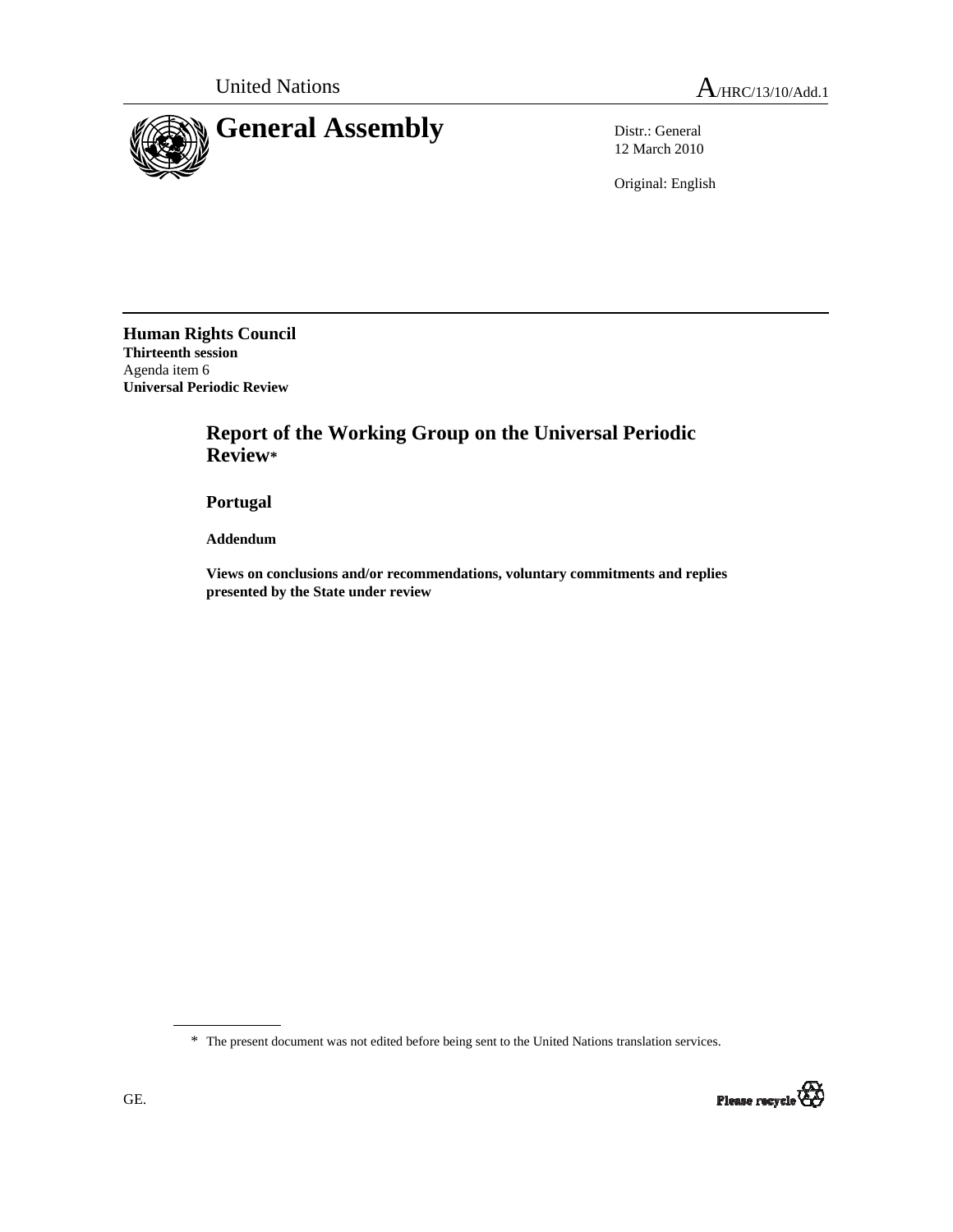Portugal welcomes the recommendations made during its Universal Periodic Review on 4 December 2009. Of a total of 89 recommendations addressed, Portugal accepted 71, 21 of which had or were being implemented, rejected 1 and deferred consideration on 17. These latter have now been examined and Portugal would like to provide the following responses:

#### **1. Develop a national human rights plan in accordance with the Vienna Declaration and Programme of Action**

Portugal rejects this recommendation because it cannot at this stage prejudge what will be the outcome of the consultations that will be held on this issue within the future national human rights Commission

Portugal has developed several plans and instruments that implement and promote specific human rights. The absence of a global national human rights plan has not been an obstacle to fulfilling Portugal's obligations and commitments in the field of human rights.

# **2. Have the Ministry of Labour and Social Solidarity examine further measures to prevent unlawful child labour, including the possibility of sector-specific enforcement policies that target vulnerable populations, such as Roma street children**

Portugal accepts this recommendation, has implemented it, and will keep the matter under review.

Among the measures taken to eliminate child labour were the creation, in 1998, of a research and statistical framework (SIETI – System of Statistical Information on Child Labour) to provide accurate information on the extent of child labour and the setting up of a policy team (PETI – Programme on the Elimination of Child exploitation) to design and develop concrete interventions and measures to prevent the early entry of children into active life, mainly through the Integrated Program of Education and Training (PETI). Also, as part of its policy to have a more informed debate on child labour, the Government conducted two household surveys in 1998 and 2001.

PETI obtained significant results in the elimination of child labour in the period between 1998 and 2009, leading to the transfer, in September 2009, of its competencies concerning prevention and fight against child labour to the Authority for Working Conditions and to the reinforcement of social inclusion objectives through the creation of PIEC - Programme for Social Inclusion and Citizenship - which continues to develop a wide range of measures to prevent school drop-out and any form of child exploitation.

There has been an extremely positive evolution in this field. In 1997, for every one thousand-inspection visits conducted in vulnerable workplaces, there were 114,23 minors identified, while in 2008 this indicator was very low (0.49). Currently, the number of minors performing illegal work has little expression and the phenomenon is merely residual.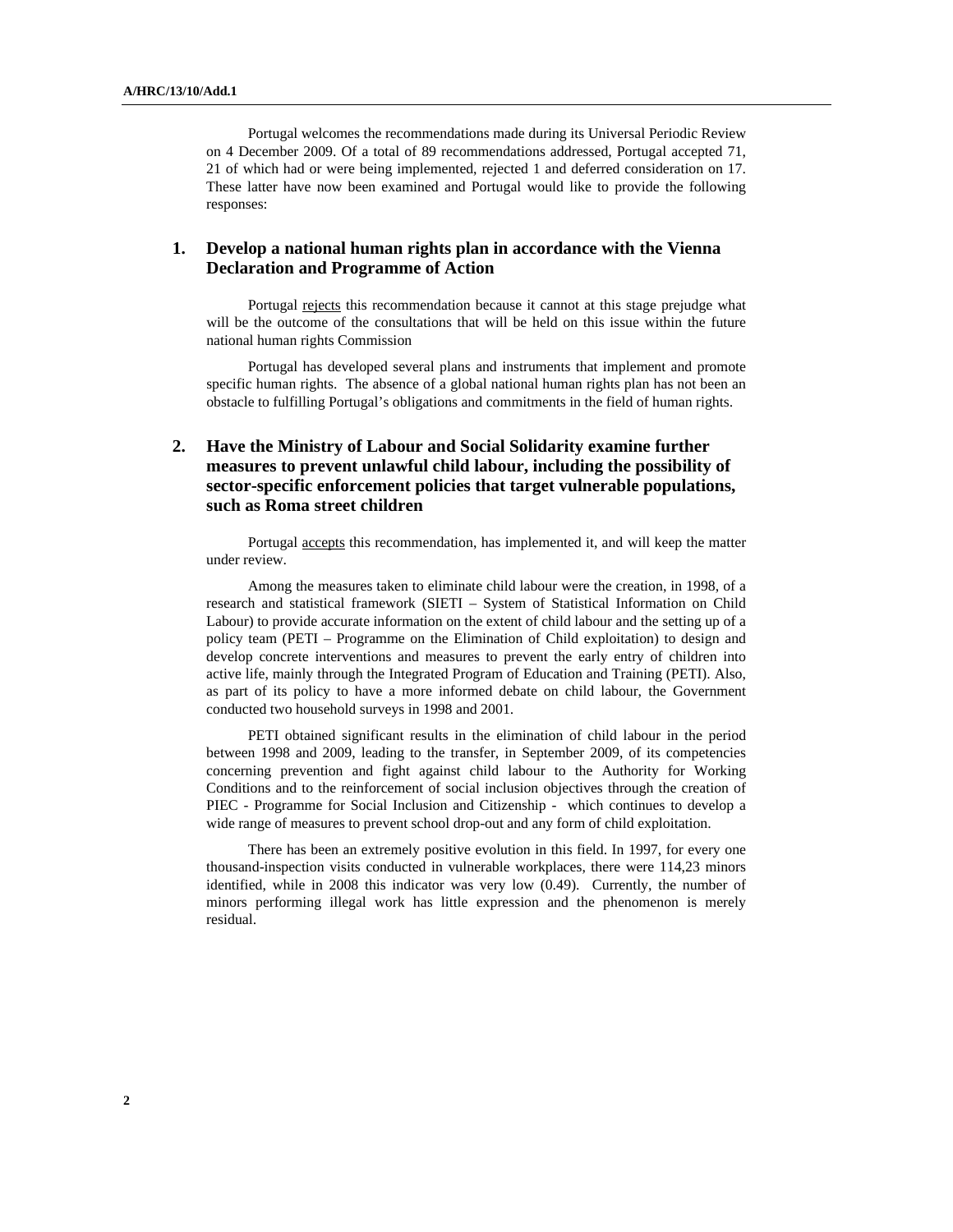#### **3. Extend policies and strategies of gender equality to all levels of the public administration, including affirmative measures for women in all ministries**

Portugal **accepts** this recommendation. Mainstreaming Gender Equality at all levels of the Public Administration is a political commitment, a strategy for achieving Gender Equality and a requisite for good governance.

The III National Plan against Domestic Violence 2007-2010 recommends that gender mainstreaming is applied in all Ministries and foresees the designation of Ministerial Gender Equality Advisers in each Ministry.

A Council of Ministers' Resolution was adopted in 2008 defining the status, profile and competences of the Ministerial Gender Equality Advisers and respective teams. These have also received training by the National Commission for Citizenship and Gender Equality to allow them to integrate a gender equality perspective in policies and actions to be implemented by their Ministry in order to reach a *de facto* gender equality, and also to draw and implement an Action Plan for Gender Equality in their specific policy area.

At the local level, the Commission for Citizenship and Gender Equality (CIG) has been developing Protocols with municipalities aimed at promoting gender equality. These foresee the adoption of Local Plans for Gender Equality and the appointment of Local Equality Advisers and teams.

Other measures include the creation of a Website on Gender Equality, aimed at supporting and promoting the implementation of gender mainstreaming at all levels of the Public administration.

## **4. Collect and generate disaggregated data on actual manifestations of racism and discrimination with a view to evaluating the situation regarding different racial, ethnic and minority groups**

Portugal accepts this recommendation in so far as the data to be collected is on actual manifestations of discrimination, including racial discrimination, but not on race and according to what is prescribed in its Constitution. The Portuguese Constitution and law do not allow for the collection and dissemination of statistical data disaggregated by race, ethnic origin or minority groups.

 **5. Continue maintain and intensify efforts and ensure the full implementation of legislation regarding violence against women and prosecute and sanction those responsible for such acts in line with the recommendation made by the Committee on the Elimination of Discrimination against Women** 

## **6. Strengthen its efforts to fully implement legislation on violence against women and children and prosecution and convictions of perpetrators and to ensure that all programmes, projects and measures to combat violence against women also reach Roma women**

Portugal accepts both these recommendations and is already implementing them. Portugal is strongly committed to obtaining better results in law enforcement following the recent improvements in the legal treatment of domestic violence.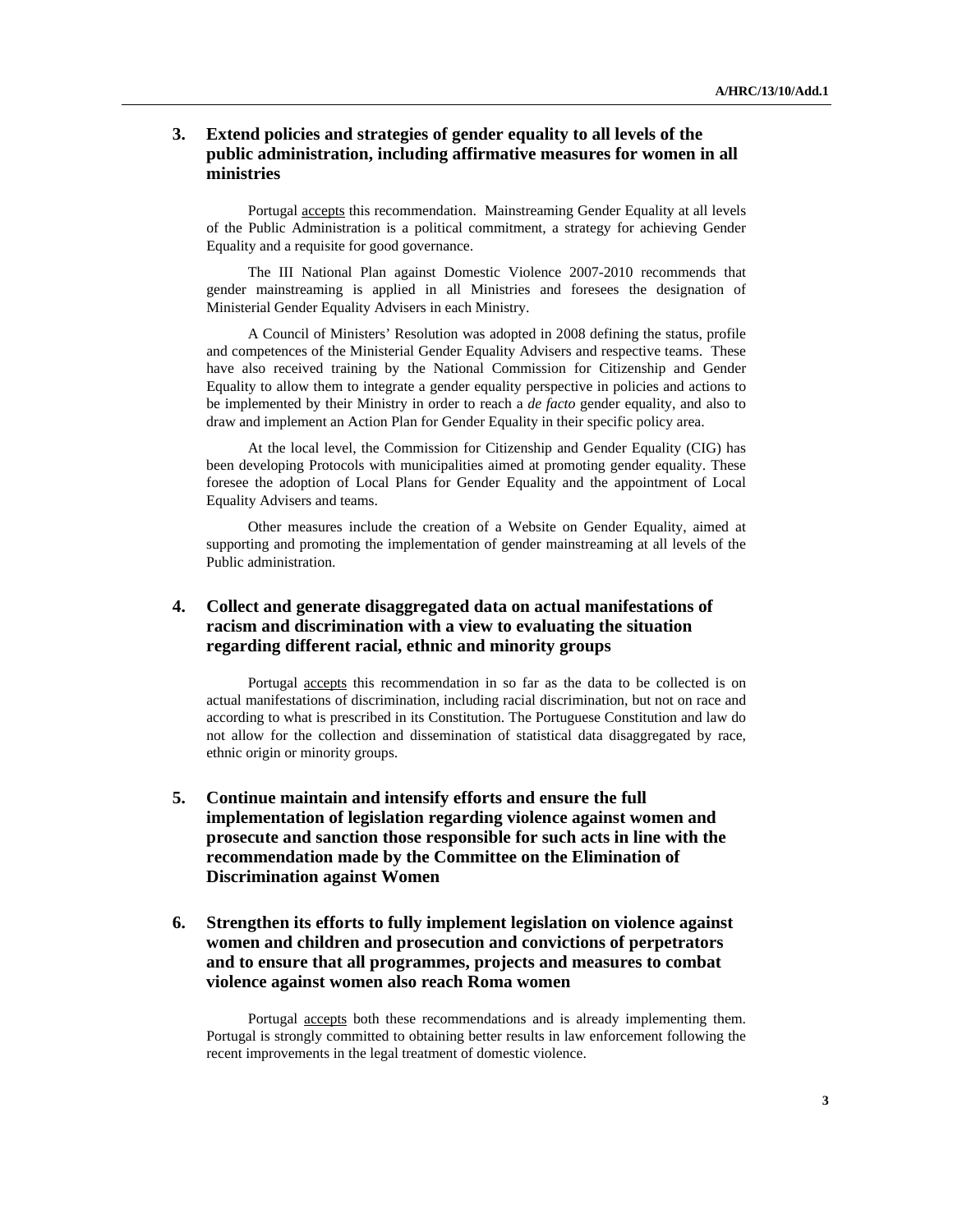The reason for Portugal to have deferred consideration of these recommendations was strictly related to the interpretation to be given to the words "prosecute and sanction". In fact, according to the Portuguese Constitution and laws, it does not seem adequate or even constitutionally admissible for the Government to give instructions to the Public Prosecution or to the Courts. The principle of separation of powers makes it even less acceptable to direct any instruction to the Courts in order to sanction a specific conduct. Therefore, Portugal accepts these recommendations on the understanding that they are to be interpreted as meaning that the Government accepts to facilitate prosecution and sanction through the enactment and implementation of legislation and other administrative measures.

#### **7. Continue efforts to combat trafficking in human beings and prosecute traffickers**

Portugal accepts this recommendation, which is already being implemented. As regards the latter part on prosecuting traffickers, Portugal accepts it on the understanding that it is to be interpreted as meaning that the Government accepts to facilitate prosecution and sanction through the enactment and implementation of appropriate legislation and other administrative measures. As mentioned above, it is unacceptable under the Portuguese Constitution and law for the Government to direct any instruction to the Courts in order to sanction a specific conduct.

#### **8. Strengthen measures to prevent the disproportionate use of force by the police through the incorporation of representatives of ethnic minorities in the security forces and to punish such acts**

Portugal rejects this recommendation. The Portuguese Constitution establishes the Principle of Equality and again reiterates this principle as one of the Fundamental Principles guiding the Public Administration. This principle is therefore fully applied through a horizontal and legally binding approach, encompassing the recruitment and classification of law enforcement officers.

In this regard, there is no specific program for the selection/recruitment of ethnic minority members for the security forces, just as there are no barriers to their entry. All applicants are submitted to the defined requirements and criteria, equal for all citizens, in accordance with the general principles of Equality and Fairness.

Furthermore, we believe that improving the relationships between the security forces and the citizens does not depend on their ethnic origin but on their preparation to deal with specific realities and problems.

For this reason, specific training in this area has been developed by the security forces.

## **9. Take further measures to improve the situation in prisons, to provide human rights training to prison personnel and to effectively investigate and prosecute all cases of alleged violence against prisoners**

Portugal accepts the recommendation to improve the situation in prisons and to provide human rights training to prison personnel, which is already being implemented.

Regarding the recommendation to effectively investigate and prosecute all cases of alleged violence against prisoners, Portugal accepts it on the understanding that it is to be interpreted as meaning that the Government accepts to facilitate prosecution and sanction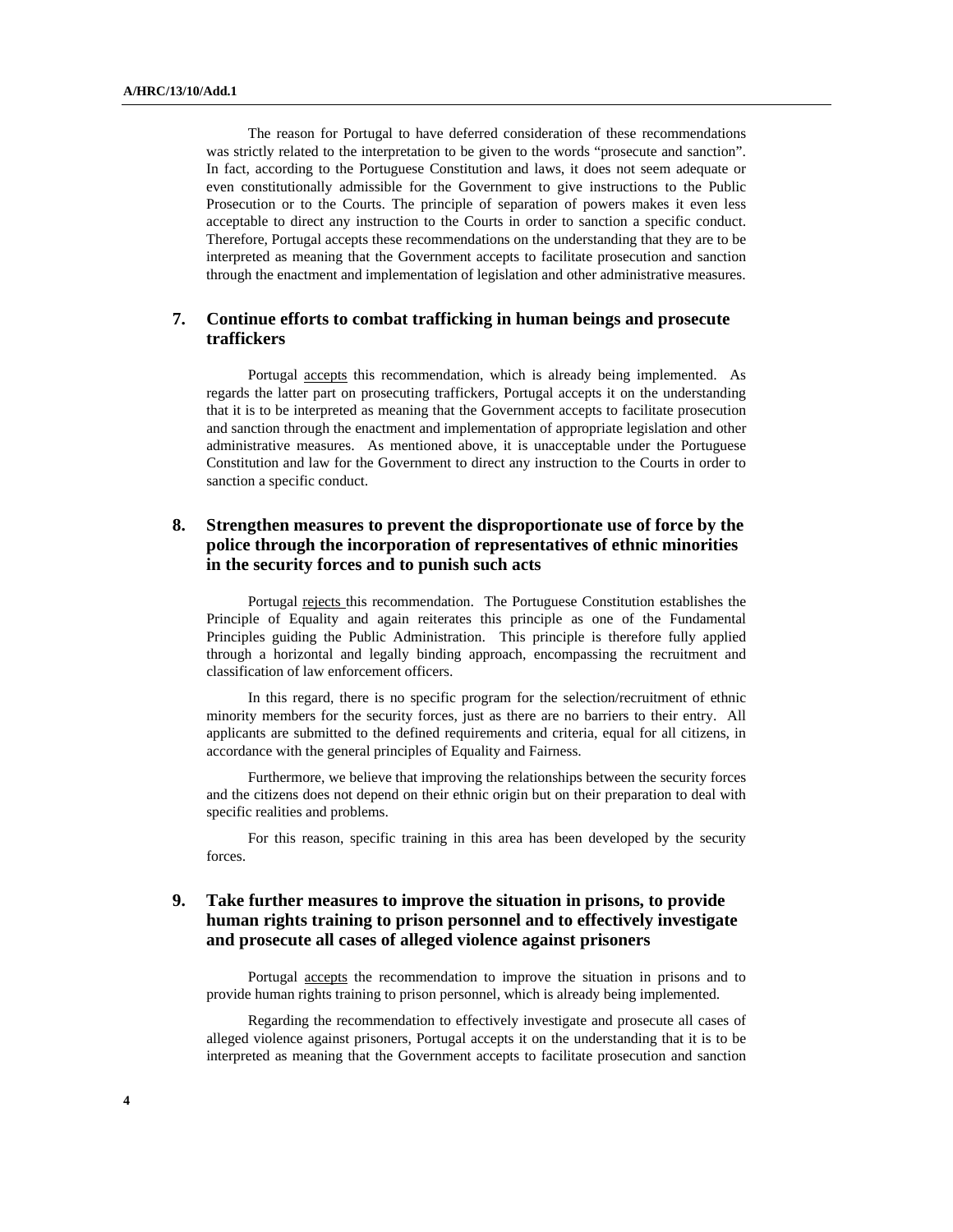through the enactment and implementation of appropriate legislation and other administrative measures. This is already being implemented, with all cases of alleged violence being duly investigated by the relevant authorities.

Portugal further notes that the Ombudsman deals with complaints relating to prisons (including alleged violence against inmates) and has carried out several inspection visits to prisons, pursuant to which reports were drafted addressing recommendations to the relevant public authorities. Upon their acceptance and implementation, these recommendations have led to the improvement of the situation of inmates, as well as of penitentiary legislation.

## **10. Implement the 2004 guidelines and reforms in the prison system in Portugal and resolve the serious problems in prisons in an expeditious manner**

Portugal accepts the recommendation, and has already implemented it.

Portugal has already put in place the 2004 guidelines and new reforms in the prison system are ongoing. In the new Code for the Execution of Imprisonment Sentences adopted very recently, in October 2009, the separation of detainees is clearly stated according to criteria of his/her legal situation, sex, age, physical and mental health and other factors related to the specialization and individualization of the treatment in prison of the detainees. Consequently, prison facilities or special units will be created to house preventive detainees, first time detainees, detainees under 21 years old or, whenever deemed relevant, under 25 years old.

## **11. Continue efforts in relation to the reform of the penal code aimed at reducing the duration of preventive detention and to limit its use in conformity with the principle of presumption of innocence**

Portugal accepts this recommendation.

The Portuguese Criminal Procedure Code has been recently amended (in 2007). One of the objectives of these amendments has been to restrict the use of pre-trial detention, as well as its length. In 2007:

(i) The scope of crimes to which a pre-trial detention measure can be applied was reduced;

(ii) The length of pre-trial detention measures was reduced (for example, the maximum length admitted by our law in exceptionally complex cases has been reduced from 4 years to 3 years and 4 months);

(iii) There has been an important reinforcement of the duty to justify those acts determining the use of pre-trial detention (as well as other coercive measures);

(iv) Those who have suffered a deprivation of liberty and are proven innocent have a right to reparation.

This reform was closely monitored, for 2 years, by an independent entity, the Permanent Observatory of the Portuguese Justice. The Observatory did not propose to reconsider the length of pre-trial detention measures.

Additionally and as already stated regarding other recommendations, Portugal accepts this recommendation on the understanding that it does not contravene the principle of the Portuguese Constitution and laws that prevents the Government from giving instructions to the Public Prosecution or to the Courts.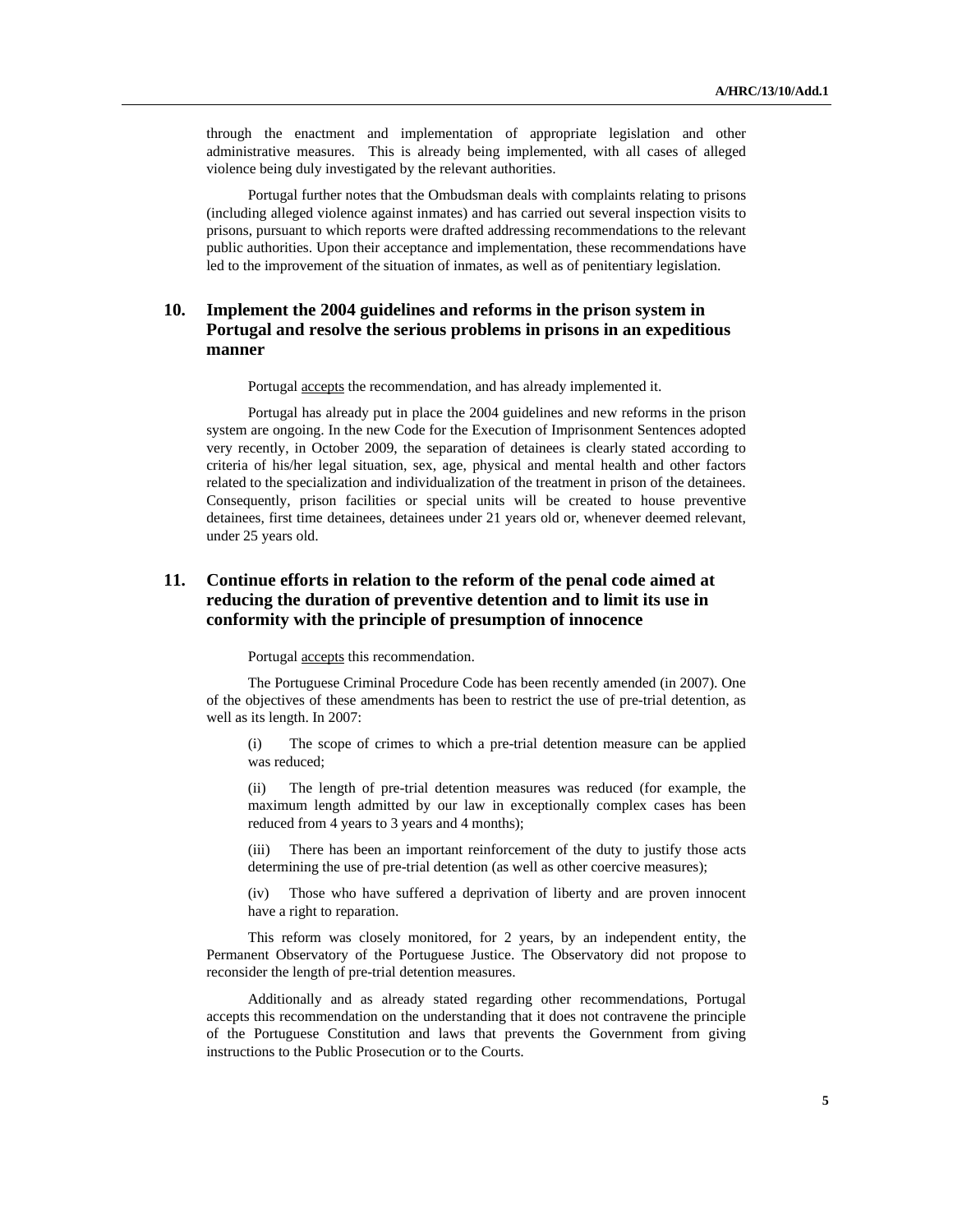- **12. Take additional measures notably in the areas of housing, employment, education and access to social services, particularly to benefit the Roma**
- **16. Strengthen its efforts to integrate Roma communities through positive action in the area of housing, employment, education and social services**

#### **17. Continue efforts to promote and protect rights of minorities, especially with regard to the Roma**

Portugal accepts these recommendations and has been implementing them. We will keep the matter under review, in order to increase the consolidation of our current efforts.

The National Action Plan for Inclusion 2008-2010 is the preferred instrument for cross-cutting planning, strategic and operational coordination of policies and measures designed to address the challenges raised by population groups such as the Roma.

Besides this specific approach, the Roma community is increasingly covered by many of the measures for the general population. These include the Social Integration Income, housing programmes, social protection and school social action.

There are also many other programmes and initiatives taken by different Ministries and Public Bodies aimed at supporting the integration of Roma children at school, vocational training and in the labour market, as well as the dissemination of their specific cultural traditions.

The most important are carried forward by the High Commission for Immigration and Intercultural Dialogue, which created in 2007 the Office to Support Roma Communities. Among these, a reference should be made to:

- a Pilot Project for Municipal Roma Mediators with a view to provide, in local municipalities, Roma inclusion related services, guaranteeing the establishment of a close relation between local services and organisations and Roma communities.
- a set of 66 intervention projects within the framework of the Choices Programme, a governmental program which targets children and young people between the ages of 6 and 24 from disadvantaged social backgrounds, including Roma children, in order to promote their social integration.
- a website dedicated to Roma communities www.ciga-nos.pt focused on disseminating and sharing of useful information on Roma communities, promoting a positive image and a better knowledge of their history and culture.

Regarding the access of members of the Roma communities to the educational system, the Portuguese law not only does not discriminate on the basis of any ethnic factor, but also encourages efforts to integrate all children in the educational system. In this regard, several measures have been taken to facilitate access of specific populations to school, namely cultural mediation, new school approaches directed to children from families with itinerant characteristics, such as the Roma, and increased social support.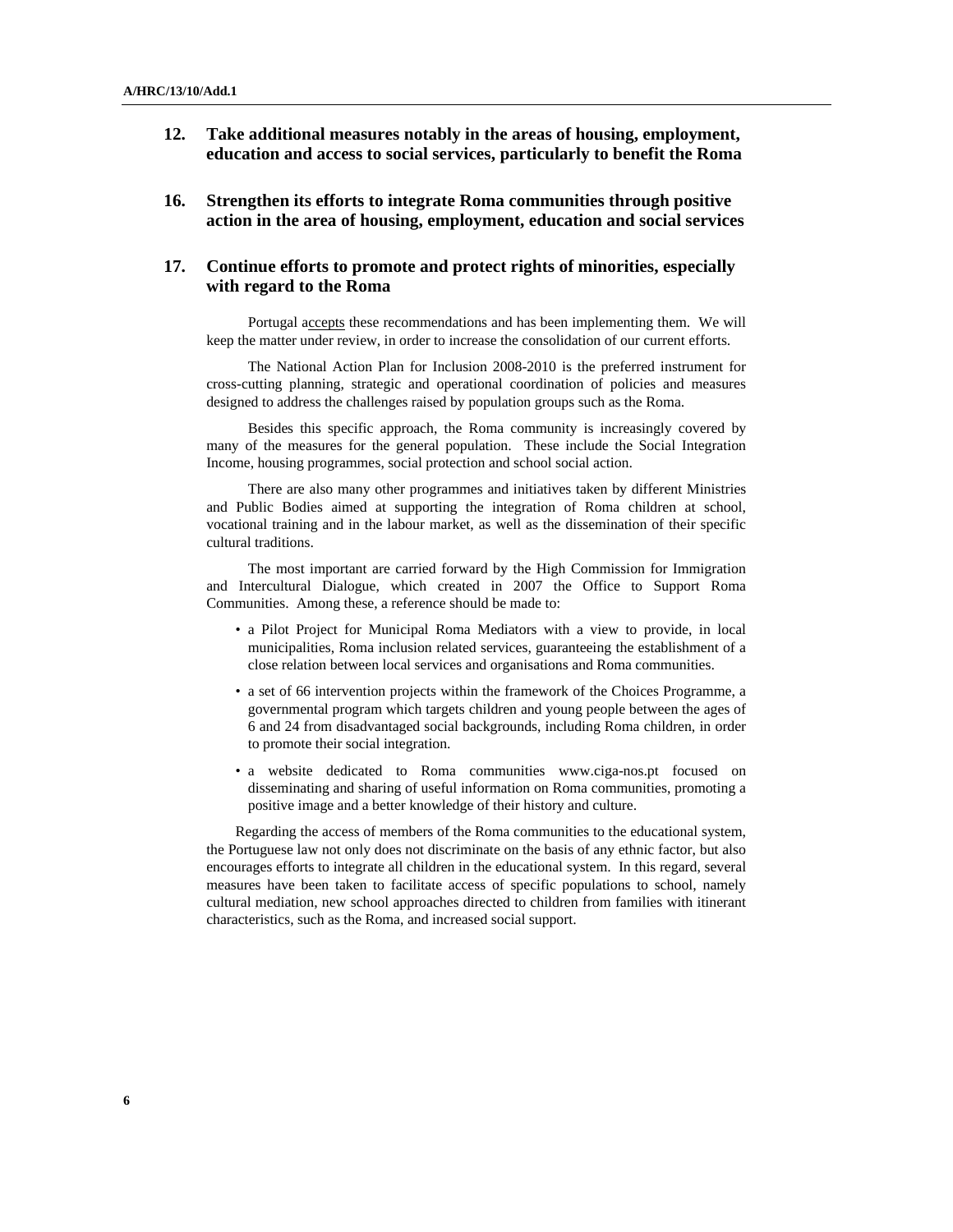#### **13. Implement additional specific measures with a view to the total eradication of the phenomenon of street children and to ensure conditions for their full enjoyment of all human rights, particularly with regard to health, education, housing, food and others**

Portugal accepts the recommendation and will keep the matter under review.

Since recommendations on this issue were first addressed to Portugal by the Committee on the Rights of the Child in 1995, Portugal developed and implemented a comprehensive policy to address the causes of street children, including through assistance to families and efforts to address concerns with regard to adequate housing and access to education and health care.

As a result, the phenomenon of street children has been gradually losing its expression and, presently, the number of children living on the streets without any type of family support is limited to very few cases, mainly in the city of Lisbon.

In recent years, efforts have been concentrating in the educational sphere through adoption of legal measures to keep children full time at school.

#### **14. Prepare, in consultation with concerned communities, a national strategy to ensure better integration of the Roma in society**

Portugal accepts this recommendation.

The National Action Plan for Inclusion 2008-2010 already contemplates a mechanism to monitor the degree of integration of Roma communities, with a special emphasis on education, health, employment and housing. It is co-ordinated by the High Commission for Immigration and Intercultural Dialogue.

Furthermore, other measures to answer the concerns expressed in the recommendation are being prepared and will be presented in the near future.

# **15. Take appropriate measures to improve the relations between law enforcement officials and the Roma to prevent the risk of excessive violence by law enforcement officials, notably through the establishment of an independent institution responsible for supervising the acts of the police**

Portugal accepts the recommendation, and has already implemented it.

All Portuguese law enforcement personnel is permanently subject to awareness raising actions regarding relevant human rights questions such as racial discrimination, the use of violence and the constitutional and legal principles of necessity, adequacy and proportionality in the performance of its tasks.

Additionally, there is a system in place that offers sufficient guarantees that all alleged cases of torture, ill-treatment and disproportionate use of force by police forces are fully and promptly investigated and that those found guilty are punished.

As regards the establishment of an independent institution responsible for supervising the acts of the Police, Portugal considers that the existing Inspectorate-General of Home Affairs (IGAI), which is the central high level body of inspection and supervision of all the forces and entities of the Ministry of Interior, performs this function with the necessary degree of independence.